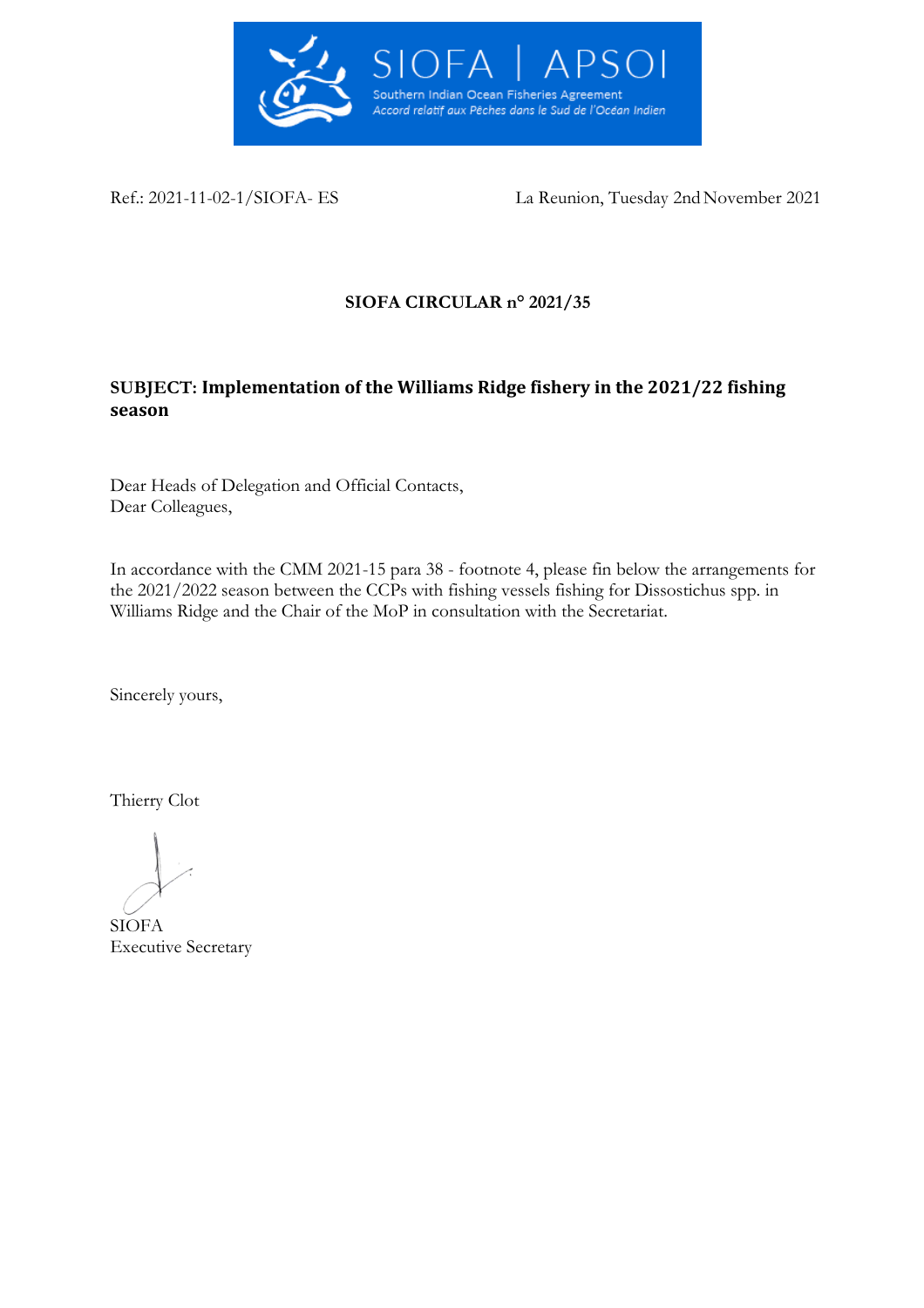

## **Implementation of the Williams Ridge fishery in the 2021/22 fishing season**

### **Introduction**

The 8th Meeting of the Parties (MoP) adopted [CMM 2021/15](https://www.apsoi.org/sites/default/files/documents/cmm/CMM%202021_15%20Management%20of%20Demersal%20Stocks.pdf) (Management of Demersal Stocks). The CMM incorporates templates and clarifications regarding the implementation of the Williams Ridge fishery where a fishing effort limitation regime is in effect, on the basis of a grid cell system.

Paragraph 38 and footnote 4 of the CMM define the process for entry notifications for vessels intending to fish in any grid cell, as follows:

*38. CCPs shall ensure that their fishing vessels inform the Secretariat as soon as they enter a grid cell to fish for Dissostichus spp., using the entry notification template at Annex V. Outside Secretariat business hours, an advance notification process will apply. The Secretariat shall inform the vessel as soon as possible<sup>4</sup> of the number of lines that have been set in that grid cell during that season and whether it is currently being fished by another vessel, using the template at Annex VI. Where the Secretariat receives notifications from multiple fishing vessels for a given grid cell, the Secretariat will respond to the notifications in the order that they were received.*

*4. In accordance with any arrangements agreed ahead of each fishing season between the CCPs with fishing vessels fishing for Dissostichus spp. in Williams Ridge and the Chair of the MoP in consultation with the Secretariat. The arrangements could include procedures and expected time frames for the Secretariat's response to prevent unreasonable operational disruption to fishing outside Secretariat business hours. Once agreed, the Secretariat should circulate the arrangements to all CCPs before the beginning of the season.*

#### **Purpose**

The purpose of this note is to lay down the arrangements that will apply to the 2021/22 toothfish fishing season in Williams Ridge, as agreed between Australia and the European Union and the Chairperson of the MoP, in consultation with the Secretariat.

#### **Secretariat business hours**

During the period from 30 November 2021 until the close of the 2021/22 toothfish fishing season, the Secretariat business hours shall be from 7:00 am to 4:00 pm on weekdays1. Outside of business hours and when vessels are in the area, the Secretariat shall implement an 'on-call' duty system on weekdays between 4:00 pm and 9:00 pm, and on weekends and public holidays from 7:00 am to 9:00 pm. 'On-call' means that the Secretariat must be able to receive and treat notification requests via email, and will then update the colour-coded grid cells image on the SIOFA website within 10 hours of notification.

During business hours and on-call hours, vessels may contact the Secretariat by phone to follow-up to draw attention to requests submitted by email. The Secretariat shall ensure that all notifications and their treatment are properly documented.

If the Secretariat so requests, vessels shall inform it of their fishing intentions. This will enable the Secretariat to know when vessels will be in the area and to plan accordingly.

<sup>1</sup> All times mentioned in this note are Réunion time (UTC+4).